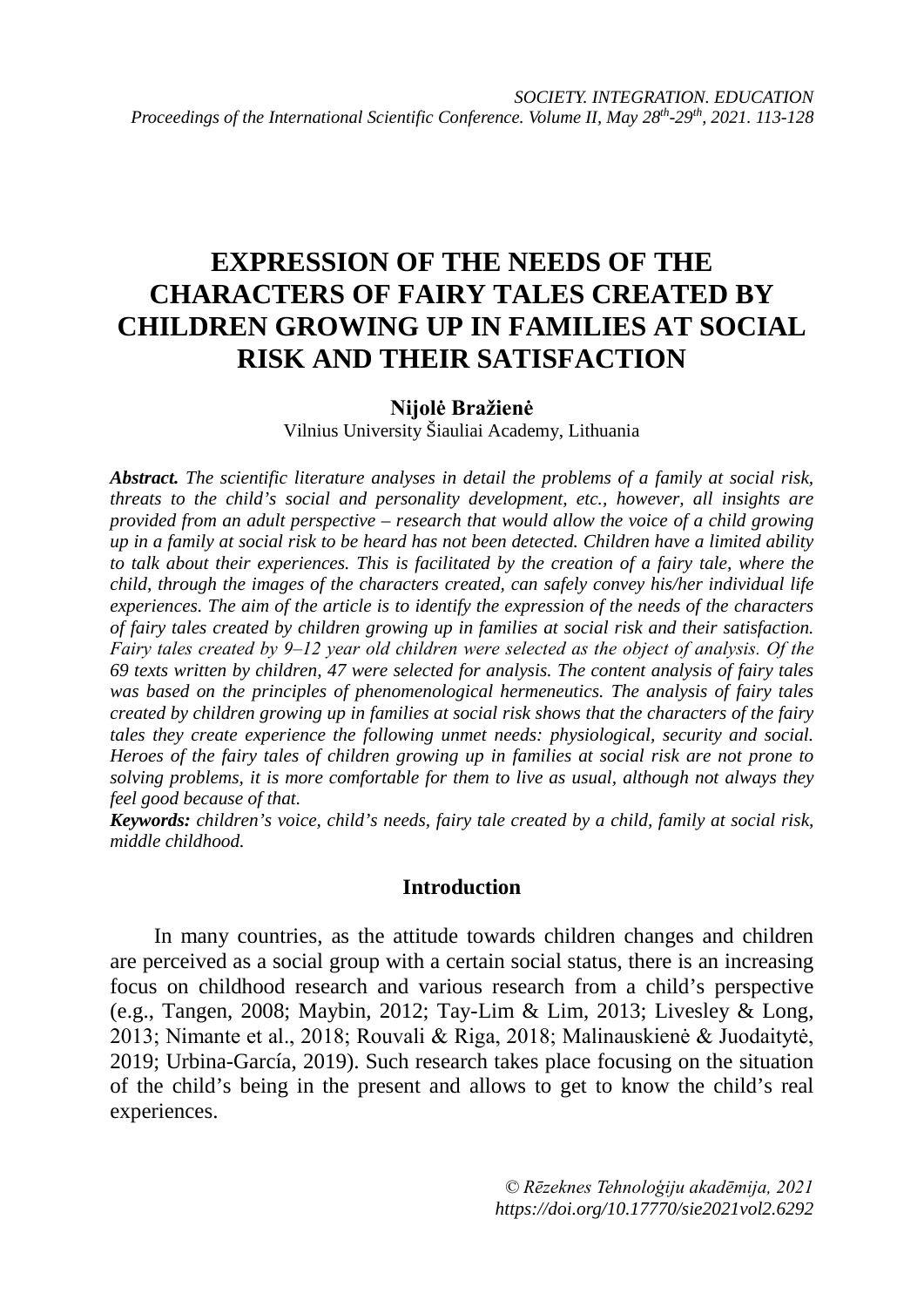The socialization of an individual in society takes place in different conditions, which are characterized by one or another danger that negatively affects human development. As a result, groups of people, who become victims of unfavourable circumstances of socialization, emerge. These include children growing up in families at social risk. Researchers (e.g., Masiliauskienė & Griškutė, 2010; Dobelniece et al., 2015; Gudzinskiene & Augutavicius, 2018) point out that families at social risk are characterized by a variety of problems of poverty, alcohol abuse, violence, unemployment, poor housing and other problems. Most of the problems are related to poor basic skills or lack of them, also to lack of motivation to change. Children growing up in such a family face poverty, primitive value orientation, a negative psychological climate and upbringing mistakes. When such a stressful environment prevails, the child develops a wrong attitude both towards himself/herself and others – as a result, children from families at social risk try to distance themselves from the environment, not to trust those around them. The scientific literature analyses in detail the problems of a family at social risk, threats to the child's social and personality development, etc., however, all insights are provided from an adult perspective – research that would allow the voice of a child growing up in a family at social risk to be heard has not been detected.

Children have a limited ability to talk about their experiences. This is facilitated by the creation of a fairy tale, where the child, through the images of the characters created, can safely convey his/her individual life experiences, attitudes to the surrounding environment and at the same time talk about worrying problems and imaginary solutions to them. The aim of the article is to identify the expression of the needs of the characters of fairy tales created by children growing up in families at social risk and their satisfaction.

According to S. Broström (2002), the stories created by children also exhibit each child's growing awareness of his/her environment and life concerns, these are texts, which, as I. Zandere (2007) states, "best reflect a modern child's encounter with everyday reality and how he/she perceives, evaluates, catalogues, and mythologizes that reality (...). It is an authentic document" that helps adults to look at the phenomena of the child's world from the child's perspective.

# **Methodology**

Fairy tales created by children aged 9–12 years, i.e., in middle childhood  $(N = 69)$ , have been chosen as the object of the article. The research was conducted in the academic year 2019–2020 in seven day care centres of the Lithuanian town X. (A children's day care centre is an institution of social services, the purpose of which is to provide day care, occupation, leisure time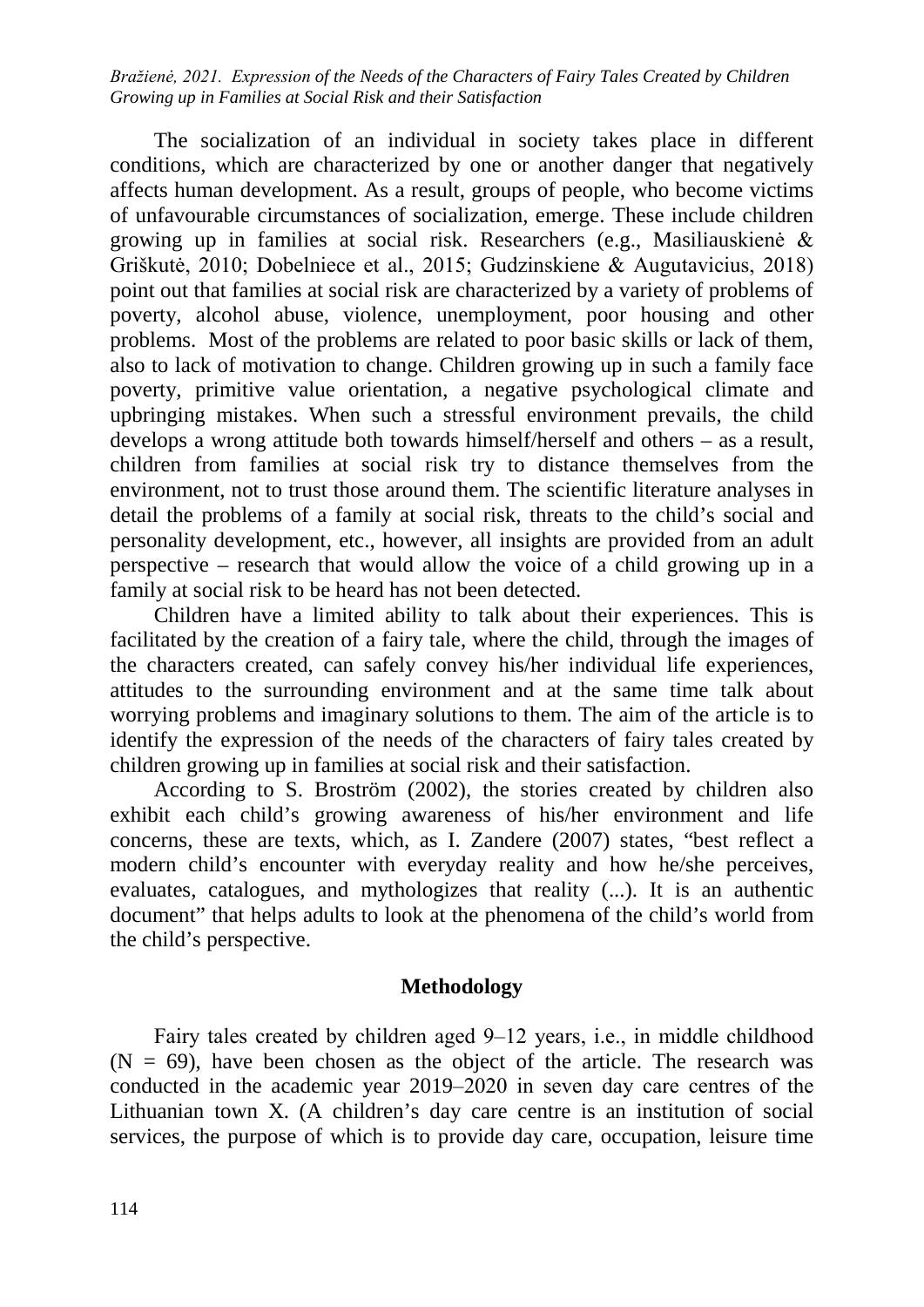organization, etc. services for children, materially and morally weak families in order to normalize their relationships with the social environment.) The research was organized in accordance with L. Karlsson's (2013) principles of the organization of the creative process of a fairy tale, focused on the child's right to be listened to, heard and understood, and the provisions on respect for the child's opinion.

The researcher met with small groups (3‒5 children), having arranged the meeting in advance with the administration of the day care centres and obtained the consent of the children's parents (guardians) to communicate with their children. Children's participation was based on the principles of voluntary participation, free self-determination and confidentiality. Each meeting began with a conversation about reading, a favourite book, a tale, or a story. The conversation ended with the researcher's introduction that she is interested in fairy tales created by children, collects and analyses them, therefore, she knows that everyone has unique thoughts that allow them to create interesting stories. The children were then invited to take part in a study  $-$  to create and write their own fairy tale. Instructions for creating a fairy tale were not provided – the children had a right to decide for themselves which characters, which place and time of the action to choose, how to construct the plot. After finishing writing the fairy tale, the children decided for themselves whether they wanted to read aloud what they had created (or they wanted the researcher to read it aloud), or whether they agreed to give their fairy tales (or copies) to the researcher.

Although writing should be one of the most enjoyable, valuable, and effective tools for creative self-expression and self-discovery, as G. Rodari (2001) and V. Oaklander (2007) notice, children do not like writing. This is mainly due to the fact that children do not have good writing skills, moreover, they have some experience that when evaluating their creative works at school, the first emphasis is on spelling, form, sentence structure, handwriting – it inhibits and impedes the child's creative flow of thoughts, discourages the desire to create a story. Therefore, it was especially important for children to hear that the researcher adheres to the attitude that the author's own fairy tale is excellent and interesting as it is, that the researcher will not correct or mark mistakes in texts created by them, will not pay attention to clumsy handwriting, will not tell them to rewrite the fairy tale, will not limit the time of creating a fairy tale – children will decide for themselves how much and how they want to correct and improve their creative task. In this way, each child was given the power to decide what and how he/she wanted to write, and the researcher took on only the role of an understanding reader.

Of the 69 texts written by children, 47 were selected for analysis, i.e., those in which elements of the fairy tale genre can be seen. The fairy tales created by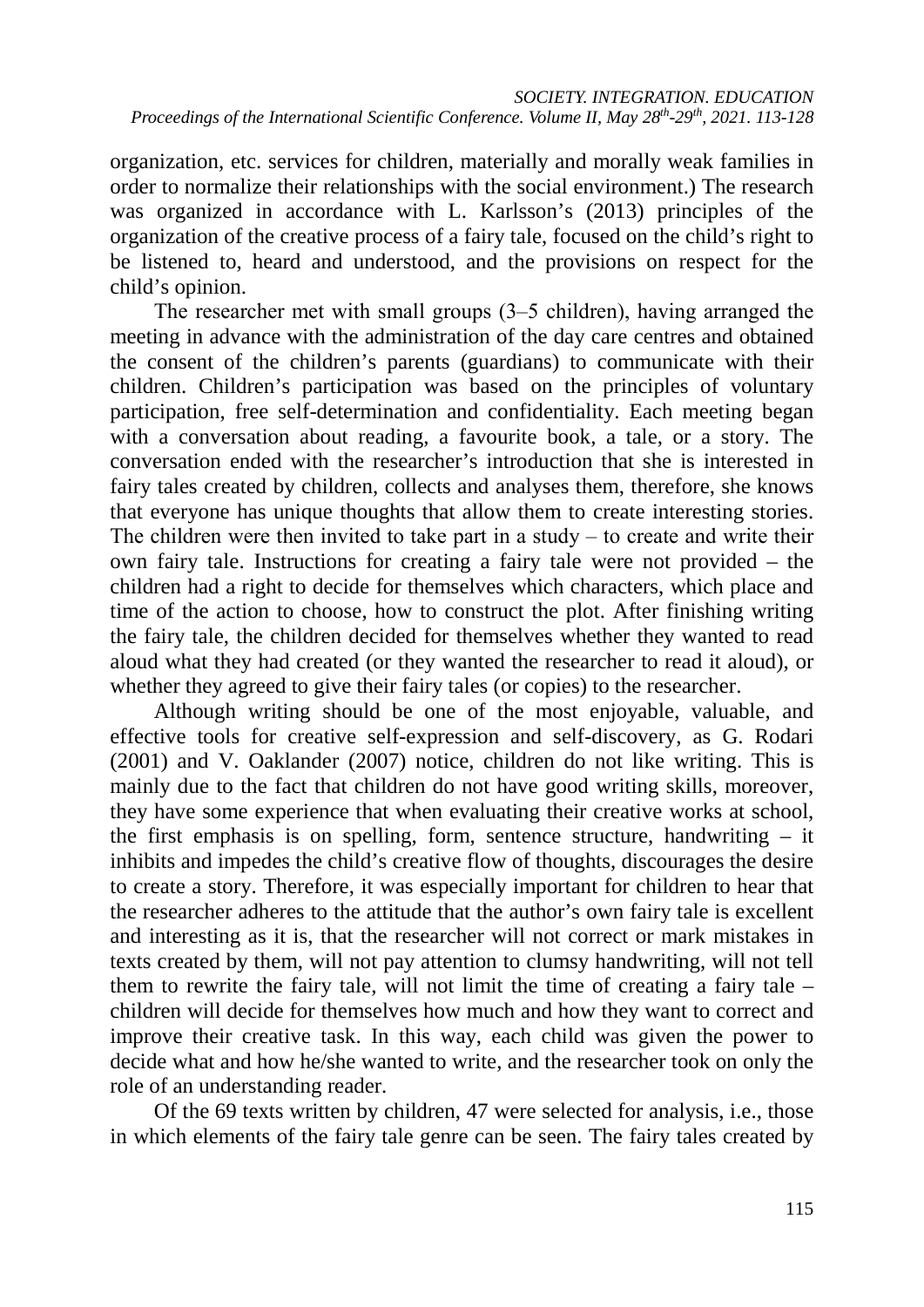the children were analysed using content analysis; the principles of phenomenological hermeneutics, focused on the disclosure of meanings constructed in children's authentic texts, were relied on, avoiding the researcher's prejudices, interpretations and limiting to highlighting the commonalities related to the expression of the needs of fairy tale characters.

To make the expression of the needs of the characters of the fairy tales created by children growing up in families at social risk more visible, the context of fairy tales created by children in middle childhood growing up in the middle and higher social class families was used to compare the main themes of these texts and the peculiarities of the development of the plot (Bražienė, 2018). The article presents authentic children's texts – only spelling and punctuation errors have been corrected, sentence boundaries have been clarified (for the convenience of translating from Lithuanian into English); children's names have been changed.

## **Background**

**Fairy tales created by children in the context of a narrative**. A. Preece (1987), who studied the ability of  $5-7$  year old children to create stories in a conversational stream, distinguished 14 types of narratives. In addition to the usual narratives from experience, retelling of an event seen or heard, etc., stories of original fiction are indicated. They include texts where one can see originality and novelty as far as possible, where events are associated with fantasy characters. As B. Sutton-Smith (1981) notices, the structure in children's stories is in accordance with the structure of the folk tales. Thus, it is no coincidence that in children's stories of original fiction distinguished by A. Preece (1987), the traditional features of the fairy tale genre (beginning and end formulas, environment, props, characters) are sought, it is considered whether the texts created by children contain a complicated situation, a difficult task, and so on. Therefore, the type of original fantasy narrative singled out by A. Preece (1987) is similar to the traditional fairy tale of miracles. A. Preece essentially responds to the features of fairy tales created by children highlighted by A.N. Applebee (1978). According to A.N. Applebee (1978), a fairy tale created by a child is a story composed of a chain of events, framed by traditional beginning and end formulas, it depicts extraordinary events, a conflict situation, and fantasy characters act in an unusual space of action.

One of the most necessary and important elements of any fairy tale mentioned by both A. Preece (1987) and A.N. Applebee (1978) – conflict or the culmination of a fairy tale – can be different in fairy tales created by children. According to the assessment of E. Maranda and K. Maranda (1971), in fairy tales created by children, one can see four levels of conflict resolution (stories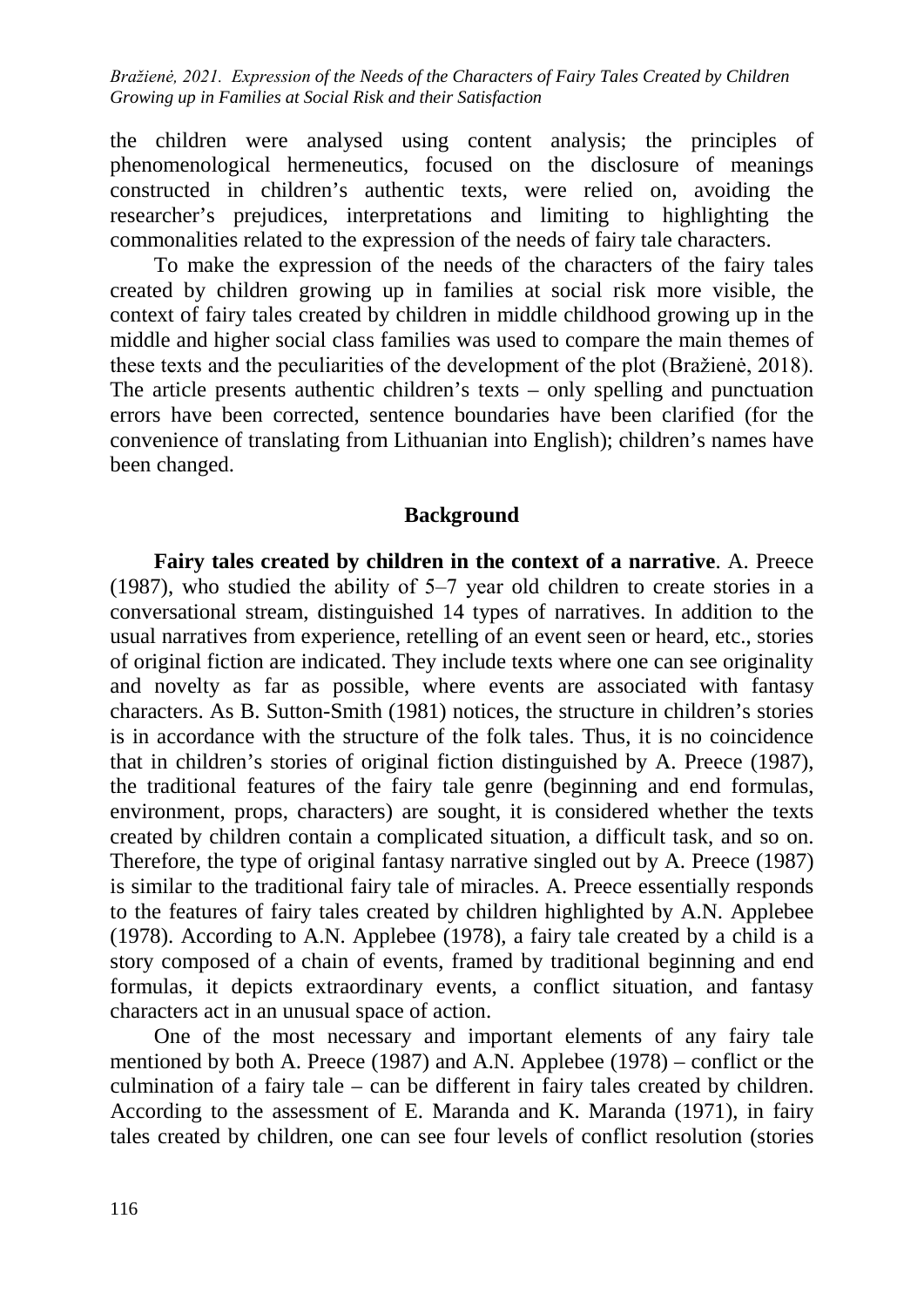that do not have any of the following ways of conflict resolution are attributed to zero level):

- 1. No resistance. These are rather primitive plots where one force defeats another without the latter even trying to resist. Usually, texts of this type are limited to the information that the hero is threatened, the villain defeats the hero, the lack is identified or what is lost is indicated. In rare cases, the villain is presented, the evil done is described.
- 2. Unsuccessful reaction. The hero tries to resolve the conflict, but the idea fails. Sometimes the hero simply escapes, and sometimes the villain suddenly "converts" – becomes favourable.
- 3. Quick success. The hero reduces the danger relatively easily and quickly, or nullifies it altogether; achieves what was lacking. Often the threat is eliminated or the task is solved through the mediation of helpers.
- 4. Successful transformation. This is a part of the plot development close to traditional miracle tales. The lack is liquidated by the hero's personal efforts, experience, wisdom or through the mediation of helpers, through miraculous means.

According to E. Maranda and K. Maranda (1971), the fantasy narratives of children at the end of early childhood are usually dominated by the first and second levels of conflict resolution, meanwhile, the fourth one – successful transformation – is noticed in the plots of the stories created by girls in middle childhood. However, boys of the same age rarely choose a successful transformation. Most likely it is related to the style of conflict resolution: the hero of the plots created by boys defeats the villain by force or cleverness, meanwhile, girls rely more on forming an alliance. Moreover, the characters of the fairy tales created by boys are more physically active. Thus, it determines that boys create more dynamic and interesting plots than girls, in the boys' stories there is the explicit – and usually enthusiastic – depiction of active violence, conflict, and destruction (Sutton-Smith, 1981; Nicolopoulou, 2011).

Due to the fact that fairy tale texts written by children are created following the example of traditional miracle fairy tales, scholars (Sutton-Smith, 1981; Broström, 2002; Nicolopoulou, 2011) suggest evaluating them according to the system of functions, i.e., characters' deeds significant to the action of the fairy tale, formulated by V. Propp (see more Propp, 1968). G. Rodari (2001) points out that each function of a fairy tale resonates in the child's individual world and helps the child to understand himself/herself, as the structure of the fairy tale is in some ways related to the structure of the child's experience, which necessarily involves a sequence of tasks and struggles, severe trials and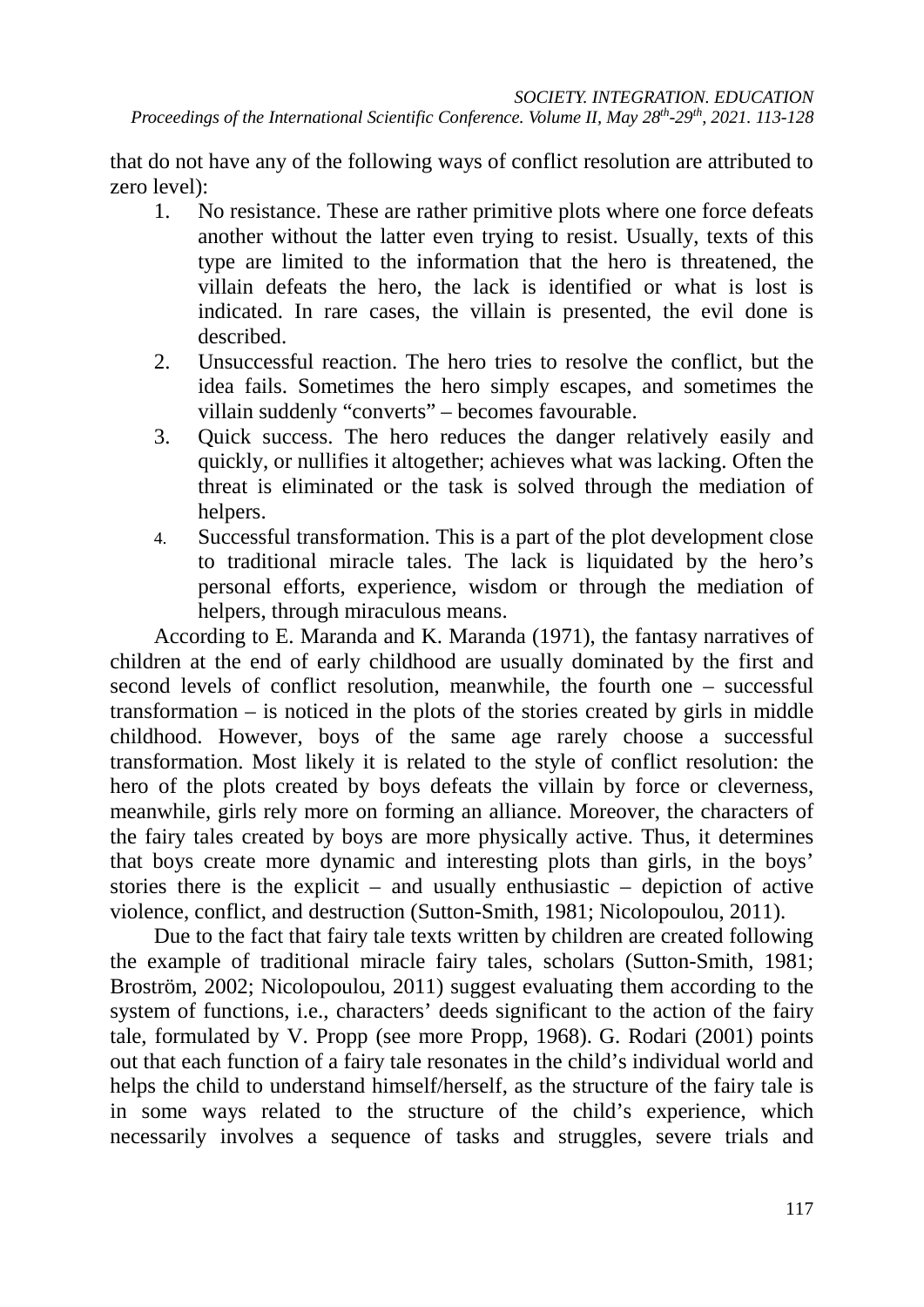disappointments. The child has the experience of interdiction, miraculous gifts, miraculous donors, his/her world is inhabited by powerful allies and fierce enemies.

From the above, it can be stated that children in middle childhood, creating their fairy tale, need to be able to: begin/end the text with traditional beginning/end formulas; compose a text from a chain of unexpected events, trying to use as many elements of the traditional fairy tale as possible; the text must contain a clear conflict situation and its resolution in a new and unique way, construct the plot using the functions of a fairy tale. If the listed elements are not present in the created text, consequently, it is not a fairy tale, but only a story.

**The context of social and personality development in middle childhood**. Middle childhood is an intense time for a child's personality development. In this period, individual differences of the child, determined by nature and social environment, become apparent. Middle childhood is a period of time when the perception of personal competence is the main theme of social and personality development. According to G. Halász & A. Michel (2011), personal competence is defined as the integrity of the person that in relations with others and oneself is expressed in the person's dignity, self-confidence, responsibility for one's actions, self-esteem, commitment to meaningful goals and the ability to pursue them. As J. Eccles (1999) states, personal competence is determined by three key forces: (1) cognitive changes that heighten children's ability to reflect on their own successes and failures; (2) a broadening of children's worlds to encompass peers, adults, and activities outside the family; and (3) exposure to social comparison and competition in school classrooms and peer groups (p. 33). Every child's experience in the context of communication is influenced by emotional and behavioural reactions that vary depending on personality, selfawareness, and relationships. According to E. Erikson's theory (Erikson, 2004), middle childhood is described as a period of the industry-inferiority crisis. At this stage of development, children develop an understanding of their abilities – the child's self-esteem depends on both real achievements (the one who is more successful evaluates himself/herself better, the one who is less successful evaluates himself/herself worse) and the assessment of those around him/her. Children, like adults, want to be respected, loved, want to communicate, understand others, and so on. If these needs are not met, an inferiority complex emerges, accompanied by such unpleasant feelings as fear, guilt, anger, which can turn into aggression, and so on. According to A. Maslow's theory (Maslow, 2006), of the hierarchy of needs, the emergence of higher needs (esteem and self-actualization) is conditioned by the satisfaction of physiological and security needs, in addition to which, the social needs that determine the child's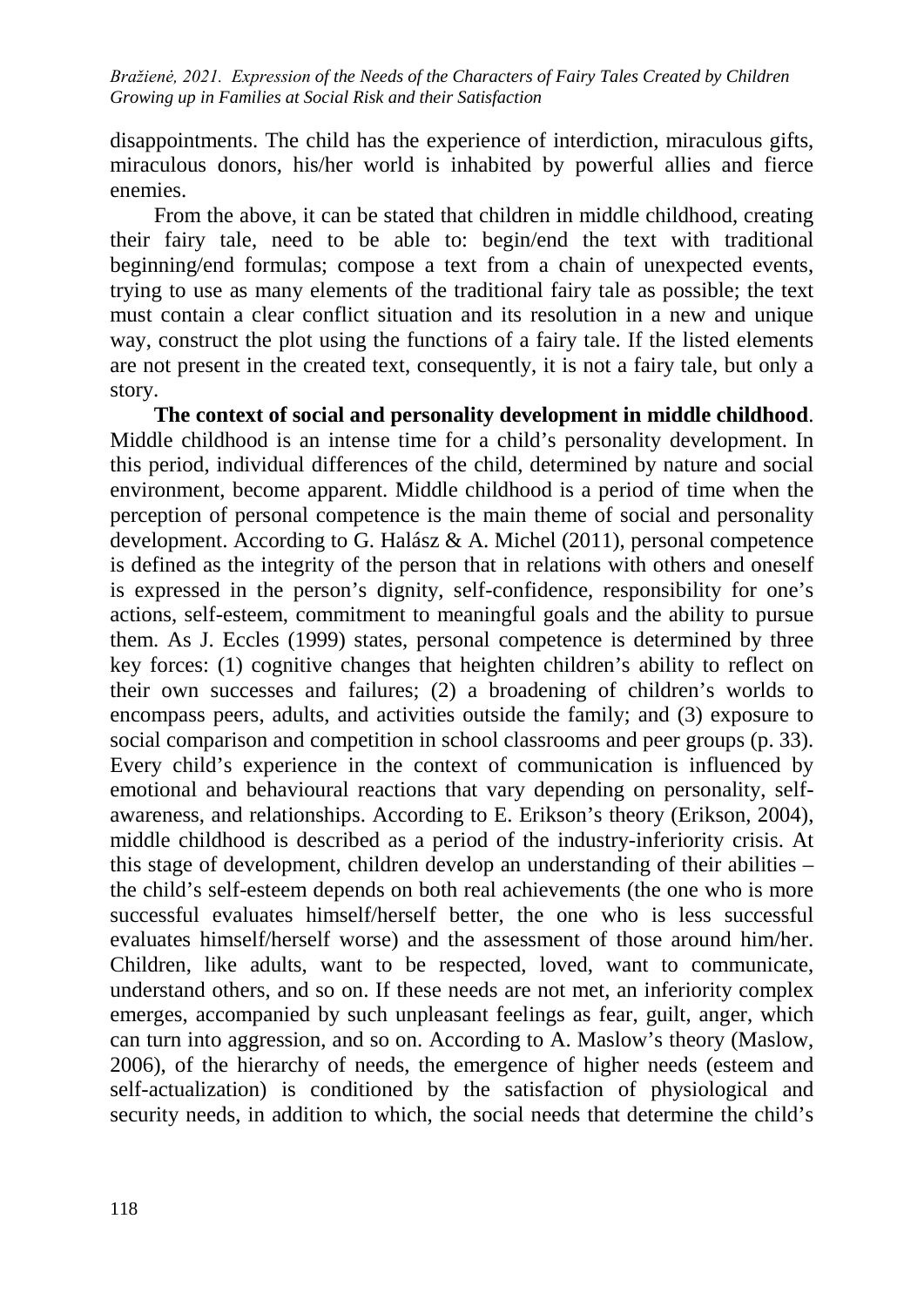socialization are important. Without having satisfied the lowest – physiological and security – needs, a person does not care about the higher ones.

In middle childhood, according to J. Eccles (1999), H. Gazelle & M.J. Druhen (2009), relationships with peers and related emotional experiences are very important for children. However, here, along with the likelihood of being popular and attractive to his/her peers, the child is at risk of being rejected by peers and feeling lonely. Rejection of peers or the disappointment of the child himself/herself with friends can increase anxiety and reduce the child's selfesteem. Children, who are rejected by peers and excluded from joint activities become socially helpless, always expect rejection and do not try to seek new relationships, initiate new social contacts. Moreover, according to the aforementioned authors, although middle childhood is a period when a child is increasingly striving for independence and wants to be independent of the family, attachment to parents is still important.

One of the most important goals of parents when raising children is to meet their needs, i.e., physical, cognitive, social, moral and spiritual needs. Many authors (cit. Kondrotaitė, Butvilas, 2007) note that in families at social risk emotional communication is impaired, such families are unable to meet the child's emotional and physical needs, moreover, the way they communicate significantly limits the child's opportunities to develop appropriate social skills, express his/her necessary needs and feelings. The most important characteristics of the individuals of the lower stratum are reticence, reconciliation with the current situation and insufficient initiatives to change that situation, as well as inadequate regulation of relations when problems are resolved through conflict and force. E. Masiliauskienė & V. Griškutė (2010) identified the consequences of parental misconduct for children growing up in families at social risk: failure to ensure the physical, mental, spiritual and moral development and safety of children; the environment created in the family is unfavourable for the healthy and productive growth and development of the child; children are characterized by unfavourable self-esteem; children have not acquired the necessary social skills; fundamental rights (care, education, etc.) of children are not realized; children's opportunities to participate in the life of society, grow and develop spiritually are restricted. When one grows up in such conditions, a wrong attitude towards the world and oneself is formed. This is what makes one distance oneself from the social environment, not trust those around. Children growing up in such families have very low self-esteem, do not expect that their needs are important and can be met.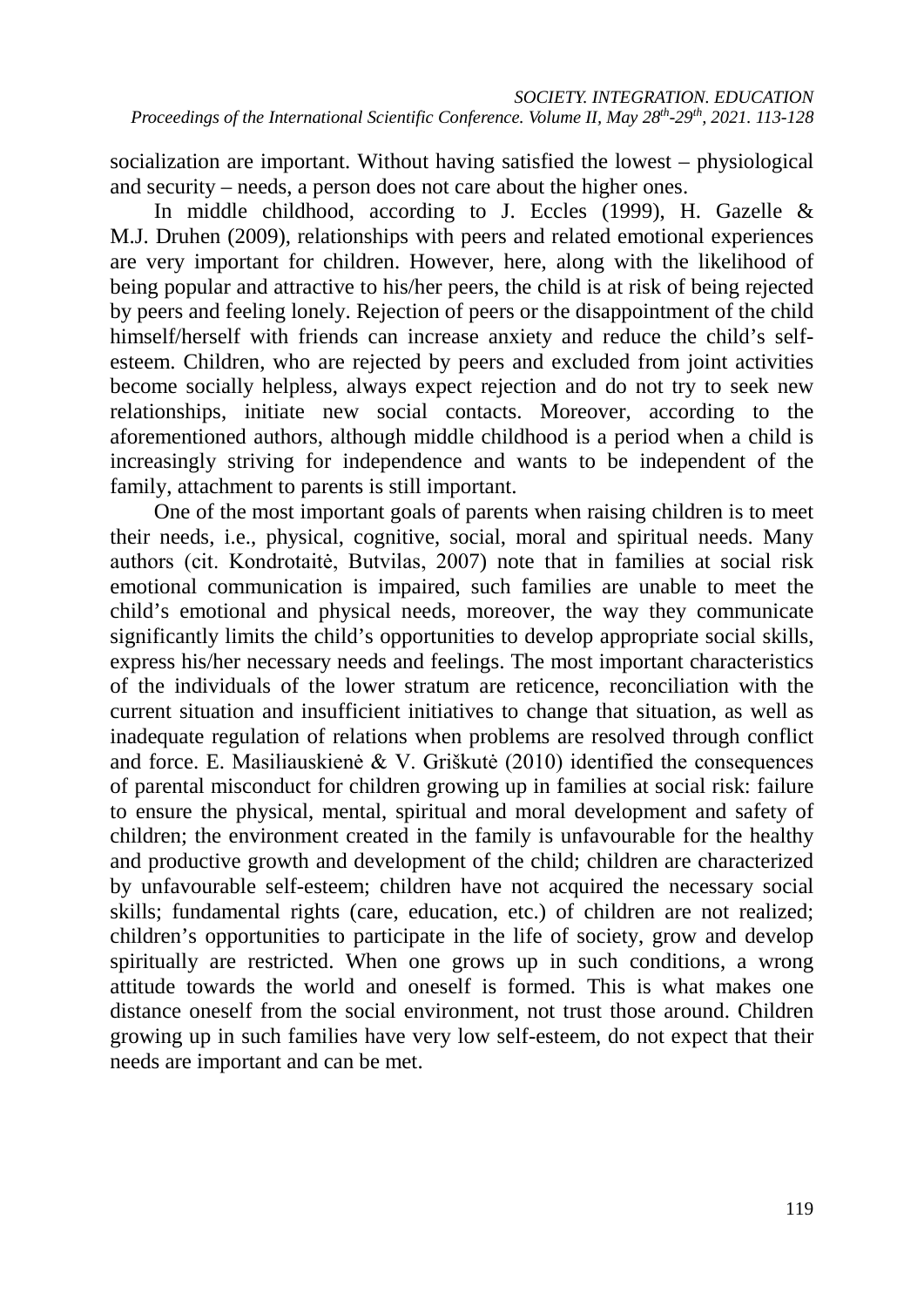# **Research Results**

Comparing the fairy tales created by children in middle childhood growing up in families that are not at social risk and in families at social risk, it has been observed that the texts created by the latter children have a very simple plot, are close to a simple story, fairy tales lack the development of the action, moreover, the characters' goals, desires, motives of behaviour are not always clearly perceived, the causal connections of the characters' actions are not understandable, the presentation of events lacks consistency and completeness, there is a lack of fantasy elements typical of the fairy tale genre, there is a little use of the functions of a fairy tale. The most common functions used in the fairy tales of children growing up in families at social risk – lack, departure from home, meeting the Donor, liquidation of lack, arrival home. The fairy tales of children growing up in families at social risk do not have magical agents, interdiction, violation of the interdiction, transference of the hero to the whereabouts of an object of search, difficult tasks and their solutions, functions of the hero's transfiguration  $-$  i.e., such functions that are present in the fairy tales of children growing up in families that are not at social risk. The ways of liquidation of lack/conflict resolution also vary: the fairy tales of children growing up in families at social risk are dominated by the first two levels of conflict resolution singled out by E. Maranda & K. Maranda  $(1971) -$  "no resistance" and "unsuccessful reaction", in several fairy tales "quick success" has been identified. The fourth level – "successful transformation" – has not been found in any of the fairy tales. It can be said that the fairy tales of children growing up in families at social risk meet the criteria by which foreign researchers distinguish five-year-old children's fairy tales from other types of narrative.

Nevertheless, in general, the themes of the fairy tales of children in middle childhood growing up both in families that are not at social risk and in families at social risk are very similar – the plots are dominated by the aspects of communication between family members and relationships between children. However, attention is drawn to the fairy tales of children growing up in families at social risk, which by name were assigned to the theme of happiness (e.g., "Happiness", "The Spring of Happiness", "The Happy Man", "The Happy Day of Miracles", "The Girl's Happiness"). Fairy tales of children growing up in families that are not at social risk with such names have not been observed. As can be deduced from the texts created by children, happiness is usually understood by the authors of fairy tales as meeting the physiological needs that determine a person's chances of survival.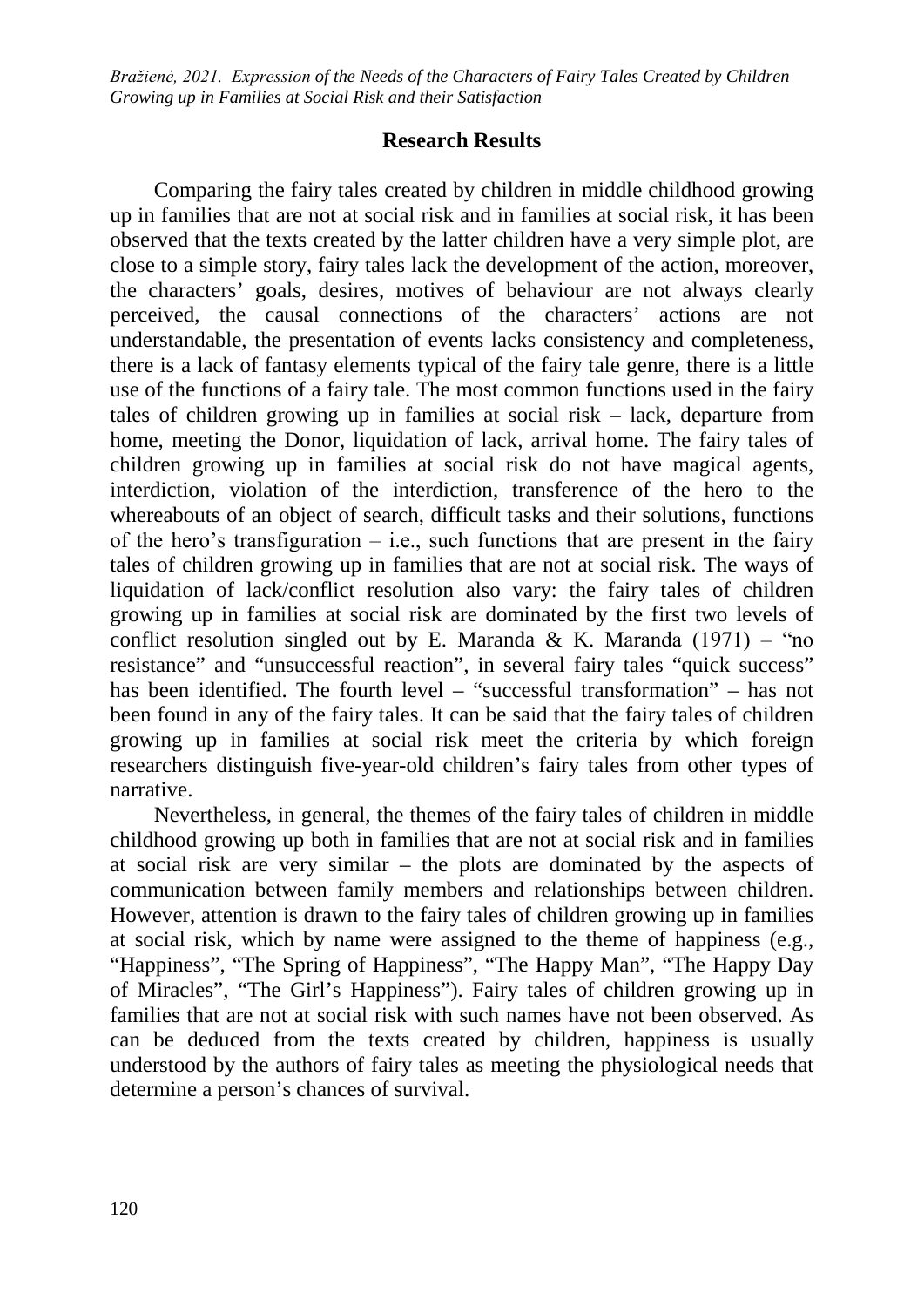*Proceedings of the International Scientific Conference. Volume II, May 28th-29th, 2021. 113-128*

#### *The Spring of Happiness*

*Once upon a time there lived poor people. They had no money, no food to eat and nowhere to sleep at night. Once they saw a spring. People came up to that spring to drink. And that spring says, "Come up with two wishes!" The first wish was to have a place to live, the second to have money. All the wishes were fulfilled. Since then, they have lived long and happily* (Rita, 11).

## *The Happy Day of Miracles*

*Once upon a time, a good princess lived in a slum. She did not have nice clothes and delicious meals. One day she was picking apples and saw a large house. It was her house. She went inside. Everything was beautiful there. A few hours later, a lot of beautiful clothes, all kinds of shoes appeared in her room. And then all sorts of delicious meals appeared. The girl thought that today was a happy day of miracles. She lived well and happily* (Rima, 10).

Both when reading these and other fairy tales of an analogous plot, the position of the authors stands out that the "happiness" of having something to eat, where to live, what to wear, as if should be given, donated by someone, received effortlessly – just unexpectedly. Only the creators of two fairy tales seem to understand the reason why their characters live badly – you have to work to have something, to be able to buy something, e.g.: *(…) the old man asks, "Do you want to earn money?" "And what work will I have to do?" "Pasture the sheep and then I will give you food and money." "No, old man, don't even dream, pasture them yourself!" (...) The third brother met the same old man, did what the old man asked. He got a lot of food, money and came back joyful. The whole family ate well, bought a new house and lived happily ever after* (Romas, 11); *(…). The eldest sister went out to look for work. She met an old man. He says, "Where are you going, girl?" "None of your business!", the maid retorted angrily. (...). A few days later, the maid came back without money. The parents ask, "So why didn't you earn anything?" "Because I didn't find a job!" (...) Then the youngest sister left. "Hello, girl, where are you going?" "To look for a job, we ran out of money!" (…) The maiden went home with her salary. (...) Left money and lived a long and happy life (...)* (Toma, 12).

Although these fairy tales are created referring to the example of a folk tale, it would be wrong to say that this was the easiest path chosen by the authors to construct their fairy tale. According to childhood researcher A. Juodaitytė (2002), "the actions, thoughts, thinking and activity structures of a particular child, as well as the cognitive operations performed are discovered by them independently, and not blindly copied and taken from the environment" (p. 197). Consequently, the behaviour of the hero of the folk tale, based on responsibility, morality, service, honesty, etc., and the consequence of that behaviour – the award – were probably the discovery of the child himself/herself, an experience taken from the folk tale and possibly verified in real life, transformed in an alternative form in his/her own fairy tale. On the other hand, in fact, there is an understandable reason why the heroes of fairy tales are passive in liquidating the lack of unmet physiological needs  $-$  it is the duty of adults to take care of it. Perhaps due to this fact, reading the fairy tales of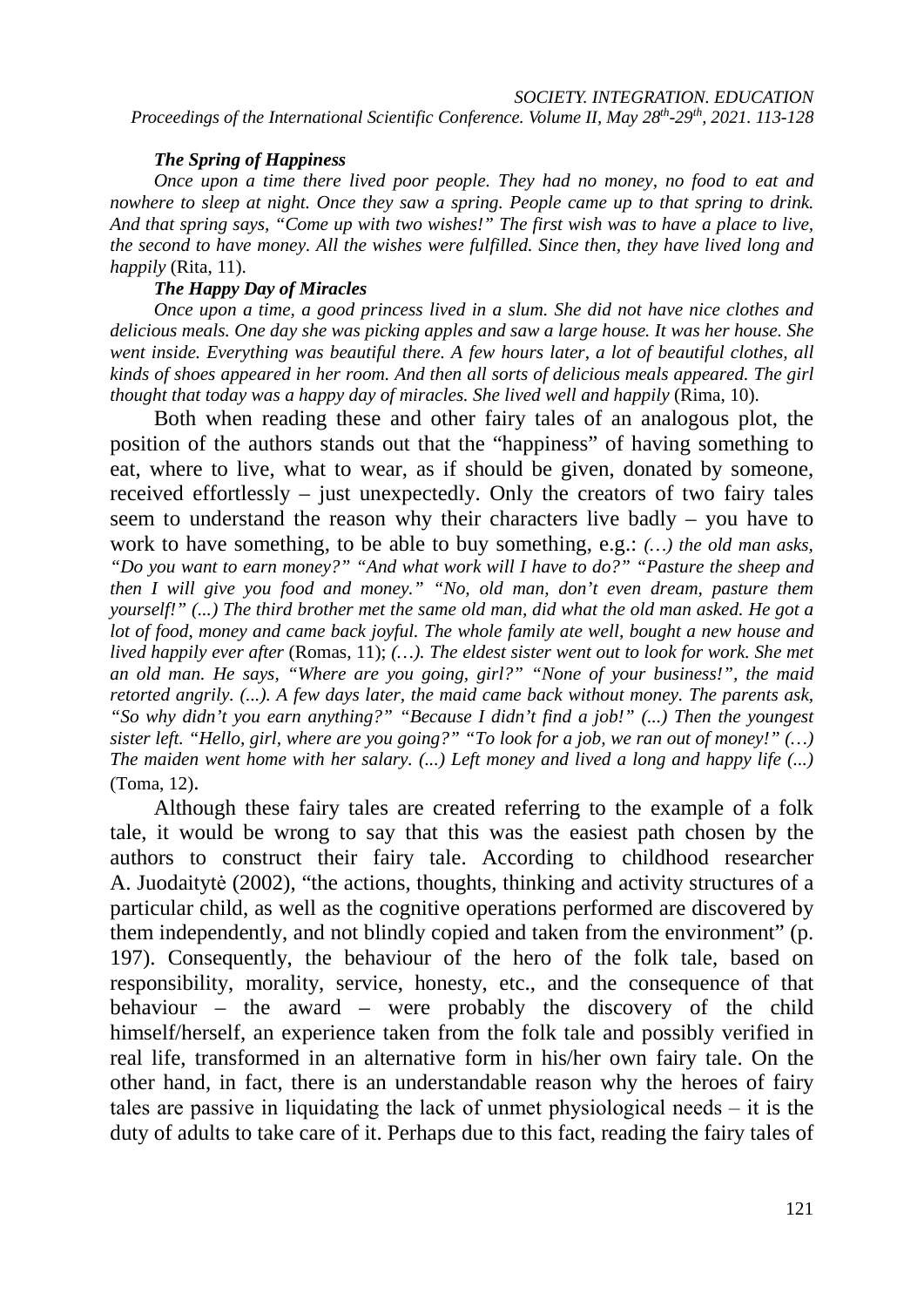children growing up in families at social risk, the impression is that meeting physiological needs does not require as much effort from the heroes as meeting social needs. This, according to the plots of the fairy tales, depends on the hero's interaction with family, peers and school and is a necessary condition for the hero's adaptation to the environment and survival.

The plots of the fairy tales on the family theme created by children growing up in families at social risk are quite diverse. In the fairy tales created on this topic by children growing up in families that are not at social risk, there is an evident competition between siblings for parents' attention, the fear of losing one's parents, meanwhile, in the fairy tales of children growing up in families at social risk, the following plot lines are distinguished: the desire to live in their biological family, adoption and the conviction that you are unnecessary to anyone.

The child's need – happiness to live in his/her family and feel loved there – is illustrated by the fairy tale "The Girl's Happiness":

## *The Girl's Happiness*

*Once upon a time there lived a girl. Dad and mum didn't love her. The day came when she decided to escape, and she did. When the girl escaped, she went in search of happiness. She reached a huge lake, and there she met a sorcerer. The sorcerer asked her, "Where are you going, girl?" "I ran away from home," she replied and went on. But the sorcerer stopped her and said, "If you want, I can fulfil two of your wishes." "Really?" the girl asked. "Really," he replied. "I want to be loved by everyone and come home." "Okay." She happily returned home* (Roma, 11).

It has been observed that often in a fairy tale of children growing up in a family at social risk, conflict situations arise due to the unmet need of parents' love and attention – fairy tale characters in the family feel unnecessary, unloved, shouted at, beaten, therefore, the only way out is to run away from home. However, they soon start to miss homes, parents, and look for ways to be with their family members again, e.g.: *(...). The boy wanted to return to his mother. (…) he told that he wanted to return to his beloved family, to his village. He longed for his family, the village, his yard and garden so much (...)* (Arūnas, 10); *(...) The child told the king that he had run away from home, now he wants to return, but does not remember the way. (…)* (Šarūnas, 11); *(...). That child had no parents. And the king began to look for them. Five years later, those parents were found and invited to the kingdom to take the child. (...)* (Ramunė, 9).

If, in the fairy tales quoted, their heroes return to their biological family in one way or another and continue to live happily, in some children's fairy tales lack is immediately named – the main character has no family. In such cases, the authors of the fairy tales solve the problem by finding a new family, and in all cases, that of the king, e.g.: *(...). The boy told the king that he had no family. The king presented him with a book. The boy became happy and allowed him to be adopted. (...)* (Sigitas, 9); *(...). The king tells him, "Maybe you want a new home? I have no doubt that someone would want a child like you. Would you like to live with me? You would be a great son to the king." The child replied, "I would be very grateful to you."* (Ligita, 10); *(…).The*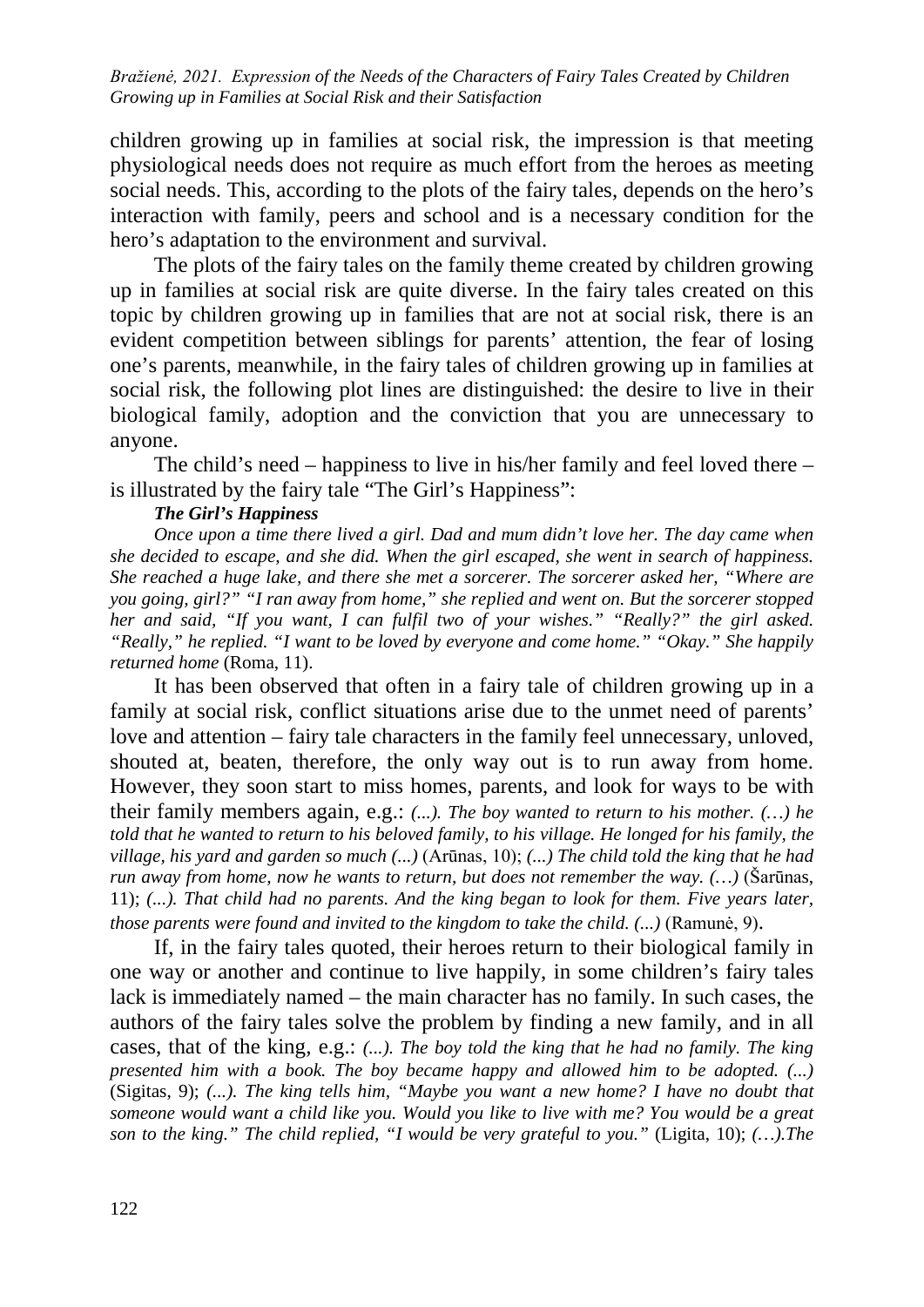#### *SOCIETY. INTEGRATION. EDUCATION*

*Proceedings of the International Scientific Conference. Volume II, May 28th-29th, 2021. 113-128*

*king hired a guard to go in search of the girl's home, mother and father. And went out to look for her parents. They visited many houses, but no one was her parents. (...). She stayed with the king. They lived happily and did not quarrel* (Brigita, 11).

However, not all children's heroes would agree to live with guardians. This is evidenced by an excerpt from the fairy tale of Ramūnas (11): *(...) When Jonukas grew up a little bit older, the king wanted to adopt him, but he refused. (...) When it was night and everyone was asleep, Jonukas packed his things and ran away from home. The king did not worry and did not tell to look for him*.

It is not clear how Jonukas' story would unfold, however, what is most worrying are the words of the author of the fairy tale that "the king did not worry and did not tell to look for him". There is a thought that it seems to the authors of fairy tales of a similar plot that other characters are indifferent to their characters, that you cannot feel stable in an alien environment and expect to be happy. The fear of trusting others, the belief that sometime you may become unnecessary not only in your own family, but also in a family that sheltered you can be judged from such turns of plots, e.g.: *(…) His mother left him* [the kitten – N. B.], *when he was small, at the rubbish bin. (...) One day rich people found him. (...). And they lived long and happily. (…) One day the owners got bored with him and they left him again next to the same rubbish bin (...) There can be no good in life* (Matas, 12); *(…) there lived a small puppy. Some fat uncle took him to raise. (...) Then the uncle said: "Get out, stupid dog, and if you don't get out, I'll shoot you!" Rikis ran as much as he could. (...) But he no longer had the strength and died* (Tadas, 12; the title of the fairy tale – "The Puppy Was and Will Be a Poor Thing").

Fairy tales with a bad ending seem to tell about the hero's perception of the hopelessness of the current situation, the inability to find within himself/herself internal resources to change something, the loss of faith. The painful experiences of the heroes due to unmet emotional needs – security, attention, belonging, attachment – are especially felt in fairy tales, in which the author himself/herself speaks on behalf of the main character, e.g.:

## *The Angry Tree*

*Once I walked through the woods. And I saw a tree. He was beautiful. I hugged that tree. And he said angrily, "Get away from me, for I will be angry with you!" I ran home crying* (Paulius, 12).

One can only guess who or what an angry tree in Paulius' fairy tale is – family, peers, school, etc., but in Saulė's (12) fairy tale "The Miracle", the reason for the lack is very clear. In this fairy tale, the author apparently expresses one of the most painful personal problems – bullying at school and the need to be recognized by classmates. As can be seen from the development of the plot of the fairy tale, the heroine thinks that this cannot be achieved by her forces, maybe even impossible at all, however, hope has not been dashed yet – an extraordinary mediator could change the situation. Getting such help would be the greatest miracle for the heroine.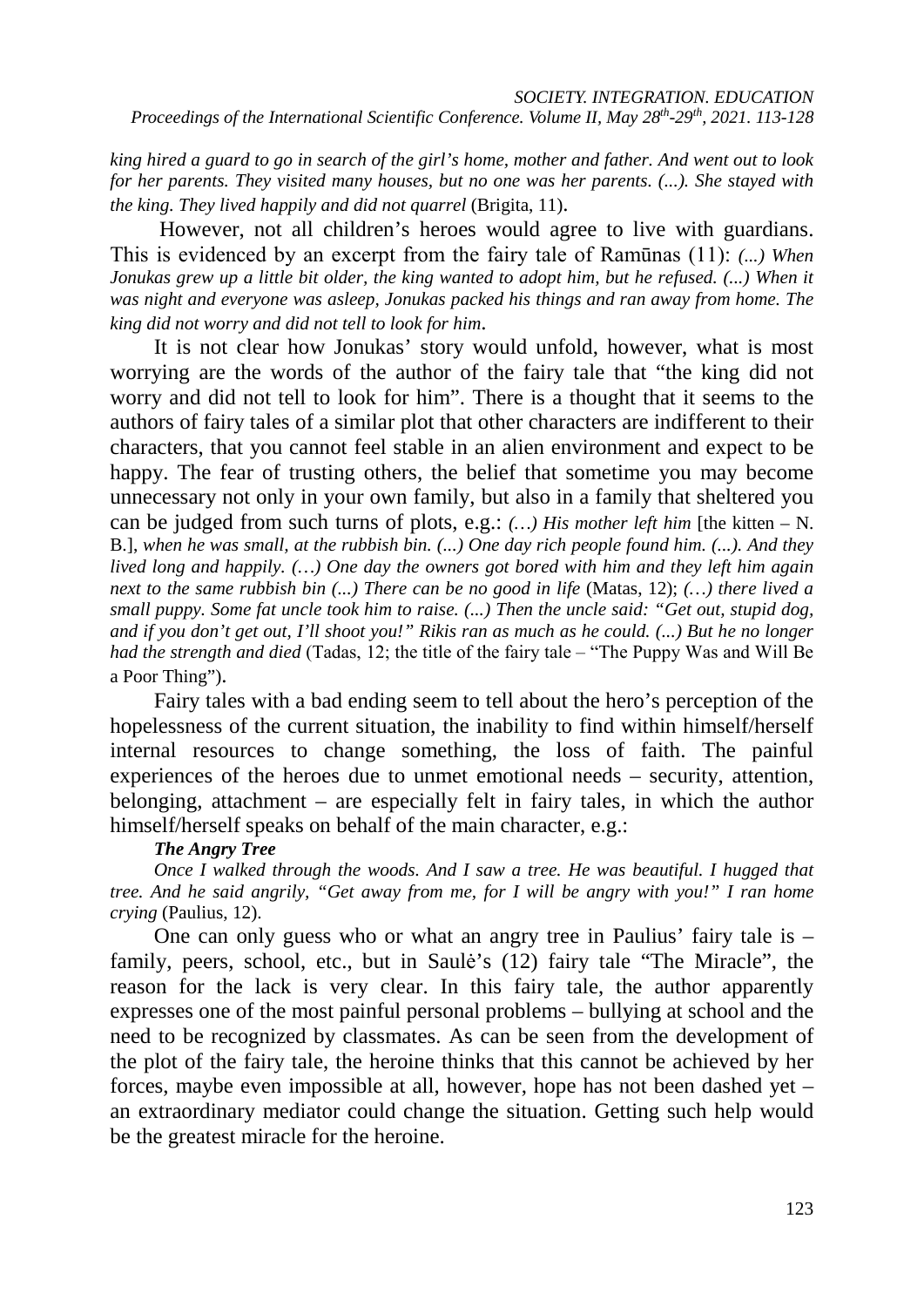## *The Miracle*

*Once I met a fairy. I was sad. And she asks, "Why are you so sad?" And I say, "I'm very offended at school." She says, "Could I help you in some way?" The girl replied, "No one can help me." "It's possible. I will work a miracle for them to regard you as their friend." "Well, if you succeed," I said sadly. – "Well, try." And she tried. And succeeded‼ I went to school and the kids say, "Oh, hello, how are you doing!?" I was very happy and said, "Finally‼" I went to that fairy and said, "You succeeded! Thank you very much!""Well, you are welcome, be happy".*

Analysing the fairy tales of children growing up in families that are not at social risk, there is a tendency observed that in their texts heroes tend to solve problems without the help of a donor, do without a magical agent (even when they have it): follow their own head, look for a way out of a difficult situation themselves, rely on their knowledge and abilities. It can be presumed that, according to A. Juodaitytė (2002), it is related to the child's desire to reveal himself/herself, to the social becoming of the personality, when freedom and independence become significant for the child. The heroes of fairy tales, who are independent and capable of making decisions prove to the adult that "a child in a particular situation is (...) a creator, able to change this situation through the gained (...) experience" (ibid, p. 82). Meanwhile, the hero of the fairy tales of children growing up in families at social risk is not prone to solving problems – it is good if a donor has appeared, but if there is no donor, the problem remains unsolved.

Unresolved problems are especially pronounced in fairy tales on the theme of friendship. Although a motif of the importance of peers is felt in the fairy tales, however, it cannot be said that friendship is understood by the authors of the fairy tales as a relationship based on mutual trust, e.g.:

## *The Friends Princes Fallen Out*

*Once, four princes friends were playing. They all were playing with guns. One prince hid in the fields and the others near the house. Everyone was looking for him. But they didn't find him anywhere. Two minutes later, he returned very angry. Then the two friends got into a big quarrel and started fighting. They were separated by other princes. They met a few days later but did not reconcile. Some want to play, but others don't allow them because they were very, very angry. And so they lived unhappily...* (Gytis, 12).

## *The Two Friends*

*A long time ago, a newcomer moved in one beautiful summer day. The name of the newcomer was Arūnas. After a while, Arūnas found a friend – Linas. He was a prince and lived in the neighbouring palace. Arūnas gave Linas an apple as a little gift. But Linas did not like Arūnas and insulted Arūnas. However, Arūnas did not give up and took revenge on Linas. He poured garbage into Linas' yard* (Rytis, 12).

As can be seen, the word "friends" appears in the titles of both quoted fairy tales, however, only very conditionally it would be possible to attribute these texts to the topic of friendship – although it is normal to conflict, it is important to be able to tolerate negative affect, seek mutual understanding, constructively solve the problem. This has been observed in reading fairy tales created by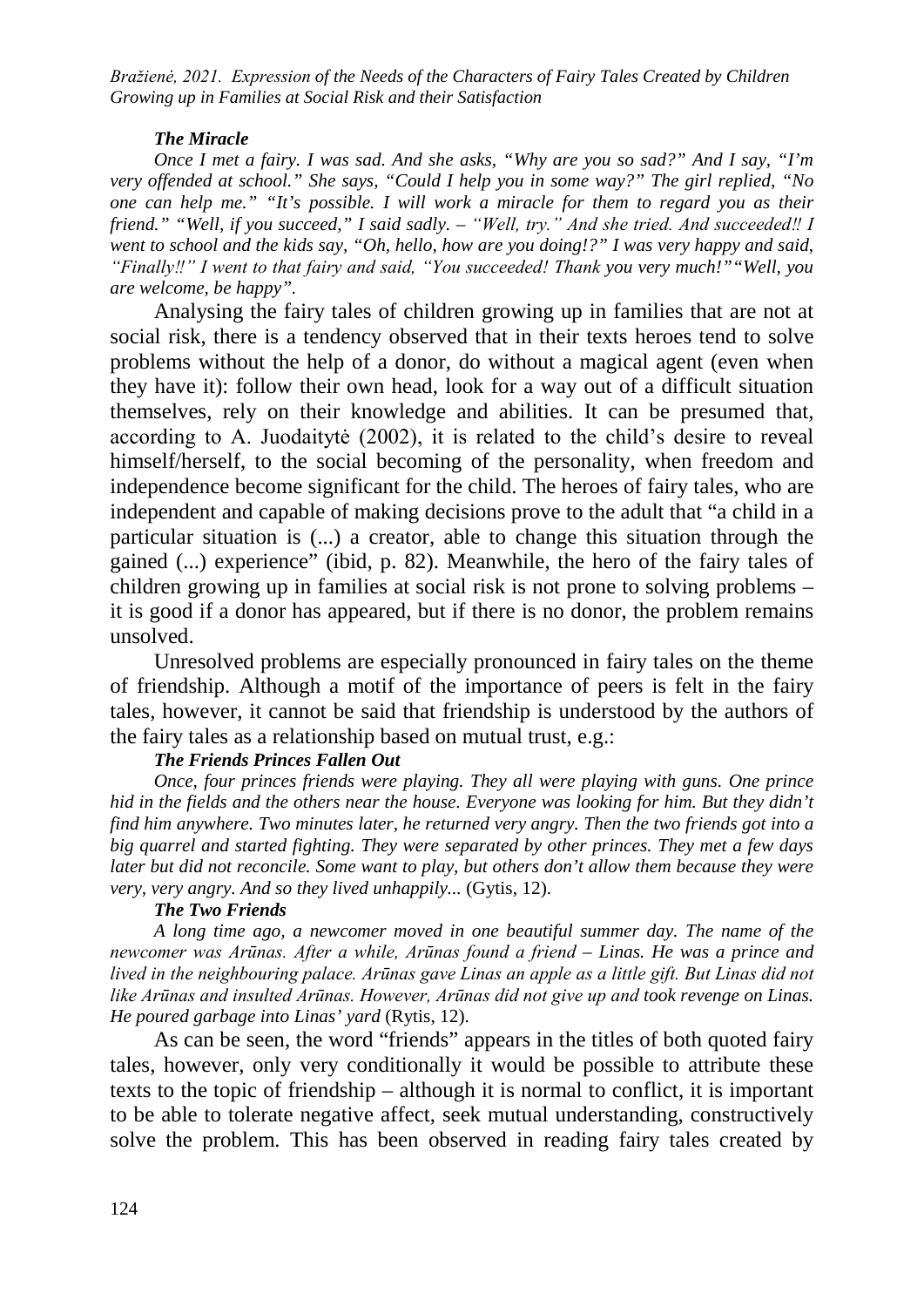children growing up in families that are not at social risk: for their authors, friendship is understood namely as a relationship based on mutual trust, when there is a conflict between friends, one not only tries to defend one's idea, but also compromises, the emotions that arise do not grow into uncontrollable outbursts of anger and aggression.

It could not be said that the heroes of fairy tales of children growing up in families at social risk would not want a change in their lives. The analysis of the texts revealed the motifs showing that the heroes of fairy tales try to set further goals, show initiative, but when faced with new situations, they seem confused, no longer know how to proceed, and retreat – it is more comfortable for them to live as usual, although not always they feel good because of that. This is illustrated by Edita's (12) fairy tale about the tulip:

*There was such a very beautiful flower garden in the very old days. A rose and many tulips were growing there. (...) heard someone crying. Realized that one tulip was crying there. And asked, "Can I help?" And the tulip replied, "What can you help me with? I want to be a rose." (...). And the tulip turned into a rose. But it was still very bad for her. (...) Turned her into a tulip again. And so the tulip continued to envy the beauty of the rose.*

It can be said that the fairy tales of children growing up in families at social risk illustrate theoretical statements about the peculiarities of social and personality development characteristic of this age period, unsatisfied or insufficiently satisfied physiological, social, emotional needs of the child. However, the most important thing is that the fairy tales of children growing up in families at social risk allow to look at the phenomena of these children's world from the child's perspective and, paraphrasing the words of D. Malinauskienė and A. Juodaitytė (2019), to understand more clearly what it means to be a child in a family at social risk.

# **Conclusions**

The fairy tales of children in middle childhood growing up in families at social risk are dominated by the themes of family relationships and relationships between children, the development of which provides information about the unsatisfied or insufficiently satisfied physiological, security and social needs of fairy tale heroes, and at the same time allows to hear the child's voice from the perspective of the authors of the fairy tales, i.e., to understand more clearly what it means to be a child in a family at social risk.

Physiological needs are among the most obvious unmet needs of the heroes of the fairy tales of children growing up in families at social risk. Although fairy tale heroes would like to live better and are very happy when living conditions improve, they do nothing for their own well-being  $-$  their well-being is taken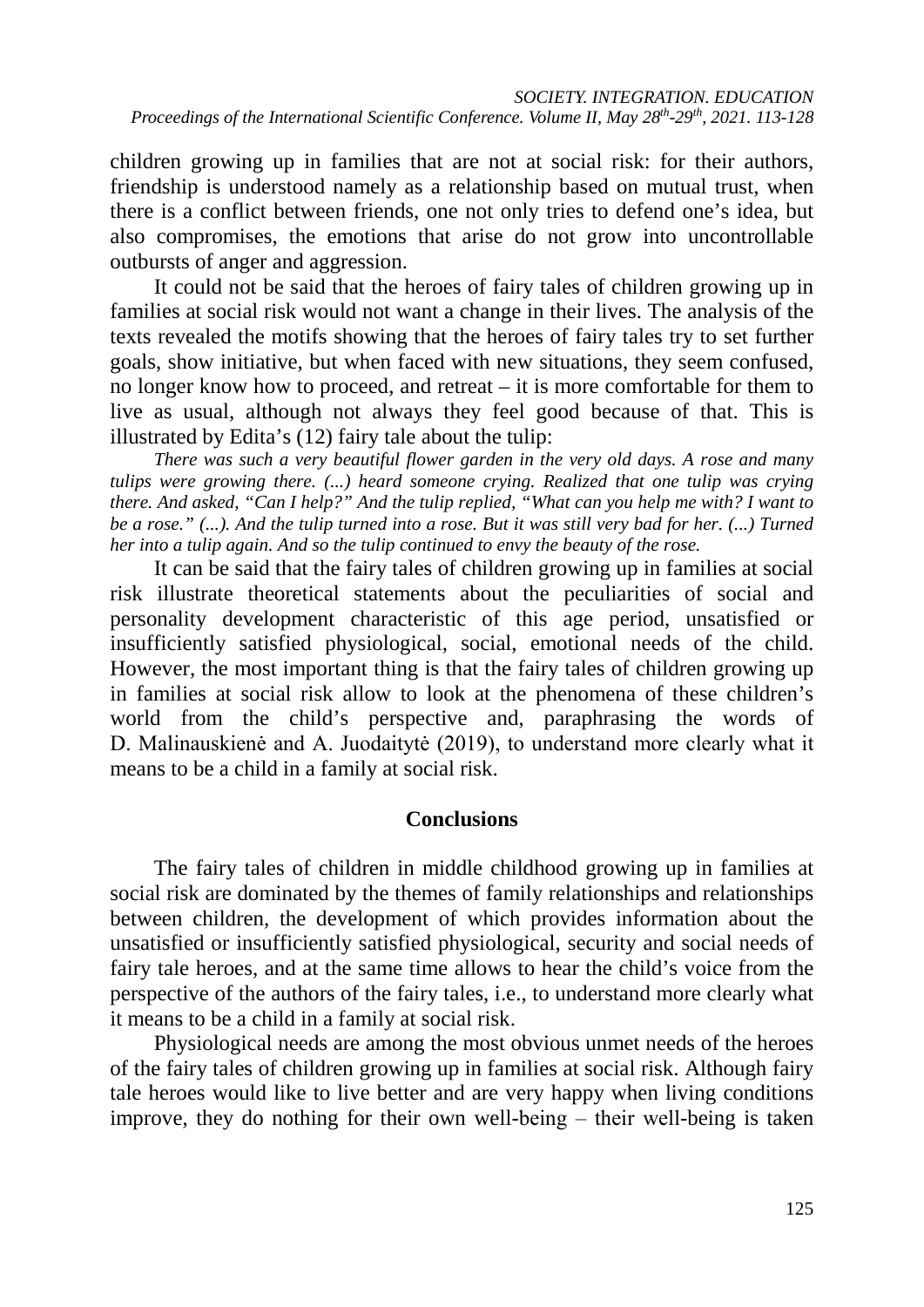care of by an accidentally encountered magical agent or helper or better living conditions, money appears as if by itself. The impression is that, according to the understanding of the authors of the fairy tales, having something to eat, where to live, what to wear, as if should be given, donated by someone, received effortlessly – just unexpectedly.

In fairy tales on the theme of the family, unmet security and social needs are evident: there is a lack of parents' love and attention, care, emotional connection – fairy tale characters in the family feel unnecessary and unloved, therefore, the only way out seen by the heroes is to run away from home. However, they soon start to miss homes, parents, and look for ways to be with their family members again.

In cases when the main character has no family, the authors of the fairy tales find him/her a new family (and in all cases, that of the king), where the hero of the fairy tale feels happy. However, not all the heroes of the fairy tales would agree to live with guardians – some refuse to live in a new family, others run away not to be adopted. In the fairy tales of such a plot, a fear of trusting others can be seen.

In fairy tales on the theme of friendship, unmet needs for mutual understanding, friendship and recognition emerge as unsolvable problems. Although a motif of the importance of peers is felt in the fairy tales, however, the heroes of the fairy tales fail to build friendly relationships and maintain friendship – in case of conflict, the heroes fail to tolerate negative affect, do not try to solve the problem constructively, do not compromise, emotions turn into outbursts of anger and aggression.

The hero of the fairy tales of children growing up in families at social risk is not prone to solving problems – it is good if a donor has appeared, but if there is no donor, the problem remains unsolved. Perhaps because of this, the fairy tales of children growing up in families at social risk often end badly. In such plots, there is a clear perception of the hero about the hopelessness of the current situation, the inability to find within himself/herself internal resources to change something, the loss of faith. The painful experiences of the heroes due to unmet security and social needs are especially felt in fairy tales, in which the author himself/herself speaks on behalf of the main character.

In the fairy tales of children growing up in families at social risk, one can see the motifs showing that the heroes of fairy tales try to set further goals, show initiative, however, when faced with new situations, they seem confused, no longer know how to proceed, and retreat – it is more comfortable for them to live as usual, although not always they feel good because of that. This informs about the reconciliation of the heroes with the current situation and insufficient initiatives to change that situation.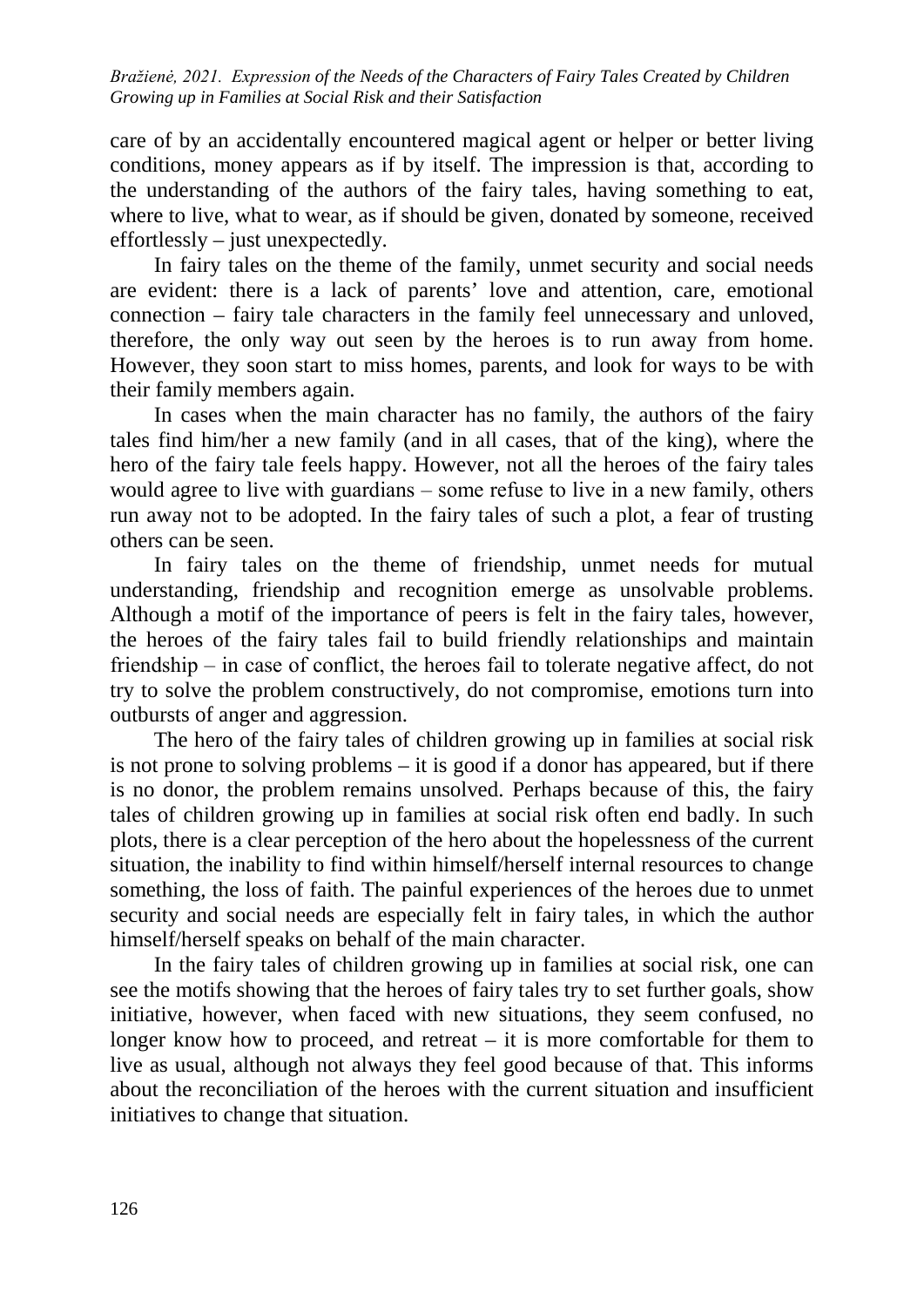*Proceedings of the International Scientific Conference. Volume II, May 28th-29th, 2021. 113-128*

#### **References**

- Applebee, A. N. (1978). *The child's concept of story: ages two to seventeen*. Chicago: University of Chicago Press.
- Bražienė, N. (2018). Fairy World of the Texts Created by 8-11 Year Old Children. In Juodaitytė, A., Malinauskienė, D., Musneckienė, E., Bražienė, N., Lenkauskaitė, J. *Contemporary childhood and education of children: social-cultural contexts*: Study. Šiauliai: Šiaulių universitetas, 137–186.
- Broström, S. (2002). Children tell stories. *European Early Childhood Education Research Journal*, *10*(1), 85-97. [DOI: 10.1080/13502930285208861](https://www.researchgate.net/publication/233154833_Children_tell_stories)
- Dobelniece, S., Millere, J., & Salmane-Kuļikovska, I. (2015). Situation analysis of social risk families with children in Latvia. *Proceedings of the 2015 International Conference "Economic Science for Rural Development"*, *40*, 141‒150. Retrieved from [https://llufb.llu.lv/conference/economic\\_science\\_rural/2015/Latvia\\_ESRD\\_40\\_2015-](https://llufb.llu.lv/conference/economic_science_rural/2015/Latvia_ESRD_40_2015-141-150.pdf) [141-150.pdf](https://llufb.llu.lv/conference/economic_science_rural/2015/Latvia_ESRD_40_2015-141-150.pdf)
- Eccles, J. (1999). The Development of Children Ages 6 to 14. *The Future of Children*, *9*(2), 30‒44. Retrieved from<https://doi.org/10.2307/1602703>
- Erikson, E. H. (2004). *Vaikystė ir visuomenė.* Vilnius: Katalikų pasaulio leidiniai.
- Halász, G., & Michel, A. (2011). Key Competences in Europe: interpretation, policy formulation and implementation. *European Journal of Education*, *46* (3), 289–306. Retrieved from<https://doi.org/10.1111/j.1465-3435.2011.01491.x>
- Gazelle, H., & Druhen, M. J. (2009). Anxious solitude and peer exclusion predict social helplessness, upset affect, and vagal regulation in response to behavioral rejection by a friend. *Developmental Psychology*, *45*(4), 1077–1096. Retrieved from [https://doi.org/](https://doi.org/10.1037/a0016165) [10.1037/a0016165](https://doi.org/10.1037/a0016165)
- Gudzinskiene, V., & Augutavicius, R. (2018). The phenomenon of social risk families and its dynamics in Lithuania. *SHS Web of Conferences, 51*, 03001. [DOI: 10.1051/shsconf/](https://www.researchgate.net/publication/328785184_The_phenomenon_of_social_risk_families_and_its_dynamics_in_Lithuania) [20185103001](https://www.researchgate.net/publication/328785184_The_phenomenon_of_social_risk_families_and_its_dynamics_in_Lithuania)
- Juodaitytė, A. (2002). *Socializacija ir ugdymas vaikystėje.* Vilnius: Petro ofsetas.
- Karlsson, L. (2013). Storycrafting method–to share, participate, tell and listen in practice and research. *The European Journal of Social & Behavioural Sciences* (eISSN: 2301-2218), 1109‒1117. Retrieved from [http://dx.doi.org/10.15405/ejsbs.88](http://dx.doi.org/10.15405/ejsbs.8)
- Kondrotaitė, G., & Butvilas, T. (2007). The socialization of children from social risk families: the analysis of experienced loss influence to their behaviour. *Social Work*,  $6(1)$ ,  $96-103$ . Retrieved from<https://www3.mruni.eu/ojs/social-work/article/view/2073/1883>
- Livesley, J., & Long, T. (2013). Children's experiences as hospital in-patients: Voice, competence and work. Messages for nursing from a critical ethnographic study. *International Journal of Nursing Studies*, *50*(10), 1292‒1303. [DOI: 10.1016/](https://pubmed.ncbi.nlm.nih.gov/23332686/) [j.ijnurstu.2012.12.005](https://pubmed.ncbi.nlm.nih.gov/23332686/)
- Maybin, J. (2012). Towards a sociocultural understanding of children's voice. *Language and Education*, *27*(5), 1‒15. [DOI: 10.1080/09500782.2012.704048](http://oro.open.ac.uk/33905/)
- Maranda, E., & Maranda, K. (1971). *Structural Models in Folklore and Transformational Essays*. The Hague Mouton.
- Masiliauskienė, E., & Griškutė, V. (2010). Empirical research on contexts of manifestation of support provided by children day care centres for children from social risk families.